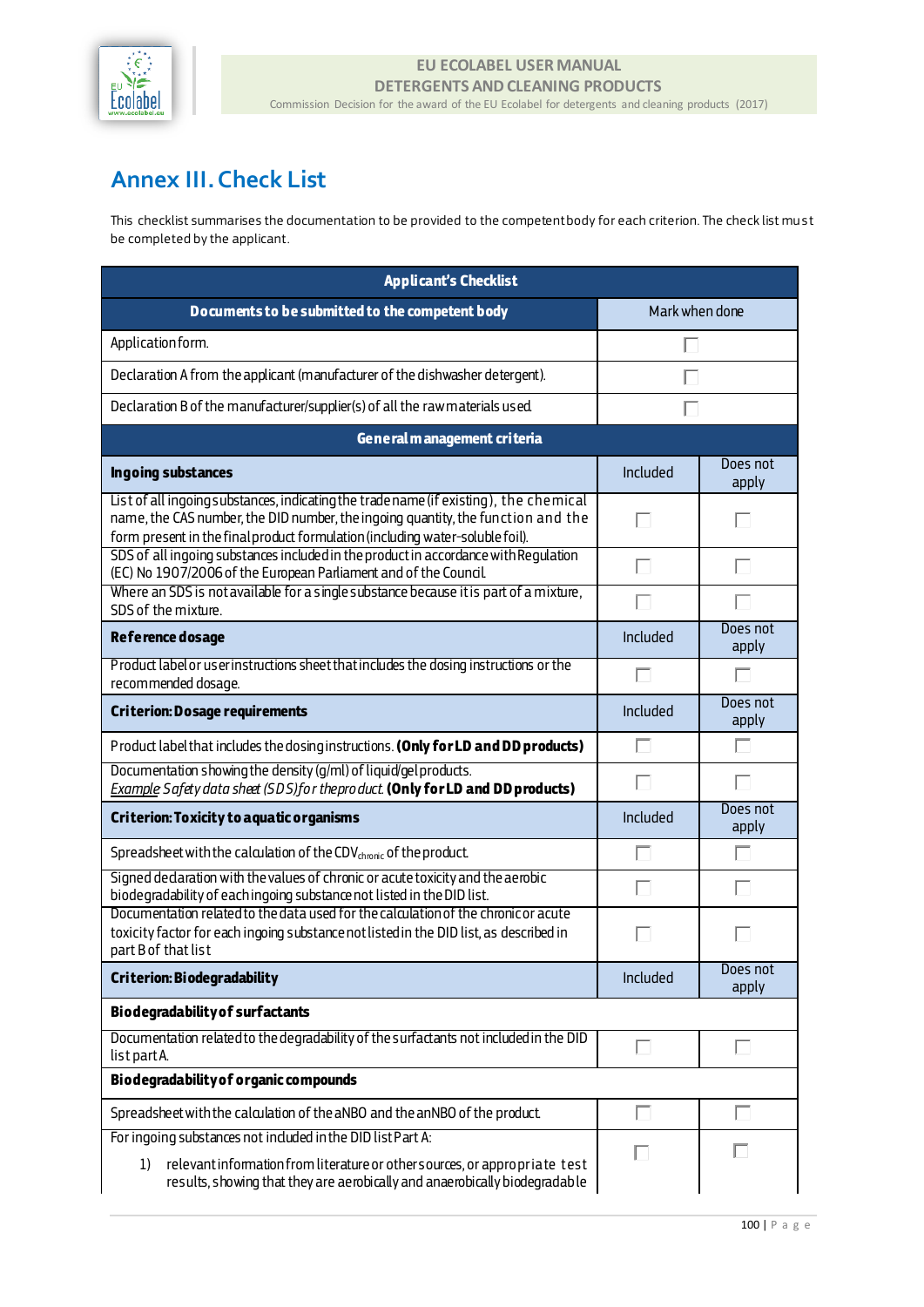

## **EU ECOLABEL USER MANUAL**

**DETERGENTS AND CLEANING PRODUCTS**

Commission Decision for the award of the EU Ecolabel for detergents and cleaning products (2017)

| shall be provided, as described in Part B of the DID list.                                                                                                                                                                                                                    |          |                   |  |  |
|-------------------------------------------------------------------------------------------------------------------------------------------------------------------------------------------------------------------------------------------------------------------------------|----------|-------------------|--|--|
| 2)<br>and in the absence of documentation for anaerobic degradability:<br>documentation related to the adsorption/desorption of organic<br>compounds.                                                                                                                         | П        |                   |  |  |
| documentation related to non-bioaccumulation of organic compounds<br>(BCF or $log K_{ow}$ )                                                                                                                                                                                   | H        |                   |  |  |
| Criterion: Sustainable sourcing of palm oil, palm kernel oil and their<br>derivatives                                                                                                                                                                                         | Included | Does not<br>apply |  |  |
| RSPO certificate or any equivalent or stricter sustainable production scheme.                                                                                                                                                                                                 | П        | П                 |  |  |
| For chemical derivatives of palm oil and for palm kernel oil:                                                                                                                                                                                                                 |          |                   |  |  |
| RSPO credits or equivalent.                                                                                                                                                                                                                                                   | П        |                   |  |  |
| <b>Criterion: Excluded and restricted substances</b>                                                                                                                                                                                                                          | Included | Does not<br>apply |  |  |
| Specified excluded and restricted substances<br>(ii) Restricted substances                                                                                                                                                                                                    |          |                   |  |  |
| Calculations of the product's total P-content.                                                                                                                                                                                                                                | П        | П                 |  |  |
| Calculations of the product's VOC content (Only for HSC)                                                                                                                                                                                                                      |          |                   |  |  |
| <b>Hazardous substances</b><br>(ii) ingoing substances                                                                                                                                                                                                                        |          |                   |  |  |
| SDS supporting the declaration of compliance whether the ingoing substances that<br>meet the criteria for restricted hazard classifications, unless the specifically<br>derogated, are not present in the final product in a concentration $\geq$ 0,010% weight by<br>weight. | H        |                   |  |  |
| SDS of derogated ingoing substances confirming that they fulfil the derogation<br>conditions.                                                                                                                                                                                 | П        |                   |  |  |
| Substances of very high concern (SVHCs)                                                                                                                                                                                                                                       |          |                   |  |  |
| SDS supporting the declaration of compliance about the non-presence of substances<br>of very high concem.                                                                                                                                                                     |          |                   |  |  |
| <b>Preservatives</b>                                                                                                                                                                                                                                                          |          |                   |  |  |
| SDS of any preservative added, showing that the dosage included is for preservation<br>purposes only.                                                                                                                                                                         |          |                   |  |  |
| Information on BCF or log K <sub>ow</sub> values of any preservative added.                                                                                                                                                                                                   |          |                   |  |  |
| Artwork of the packaging.                                                                                                                                                                                                                                                     |          |                   |  |  |
| <b>Colouring agents</b>                                                                                                                                                                                                                                                       |          |                   |  |  |
| SDS of any colouring agent added.                                                                                                                                                                                                                                             | П        |                   |  |  |
| Information on BCF or log K <sub>ow</sub> values of any colouring agent added.                                                                                                                                                                                                |          |                   |  |  |
| Documentation demonstrating that the colouring agent is approved for use in food.                                                                                                                                                                                             |          |                   |  |  |
| <b>Enzymes</b>                                                                                                                                                                                                                                                                |          |                   |  |  |
| SDS of any enzyme added.                                                                                                                                                                                                                                                      | П        |                   |  |  |
| Micro-organisms                                                                                                                                                                                                                                                               |          |                   |  |  |
| Documentation demonstrating that all micro-organisms belong to Risk Group I and<br>the QPS list. (Only for HSC)                                                                                                                                                               | П        |                   |  |  |
| Test documentation demonstrating that the pathogenic micro-organisms are not<br>presentin the product. (Only for HSC)                                                                                                                                                         | П        |                   |  |  |